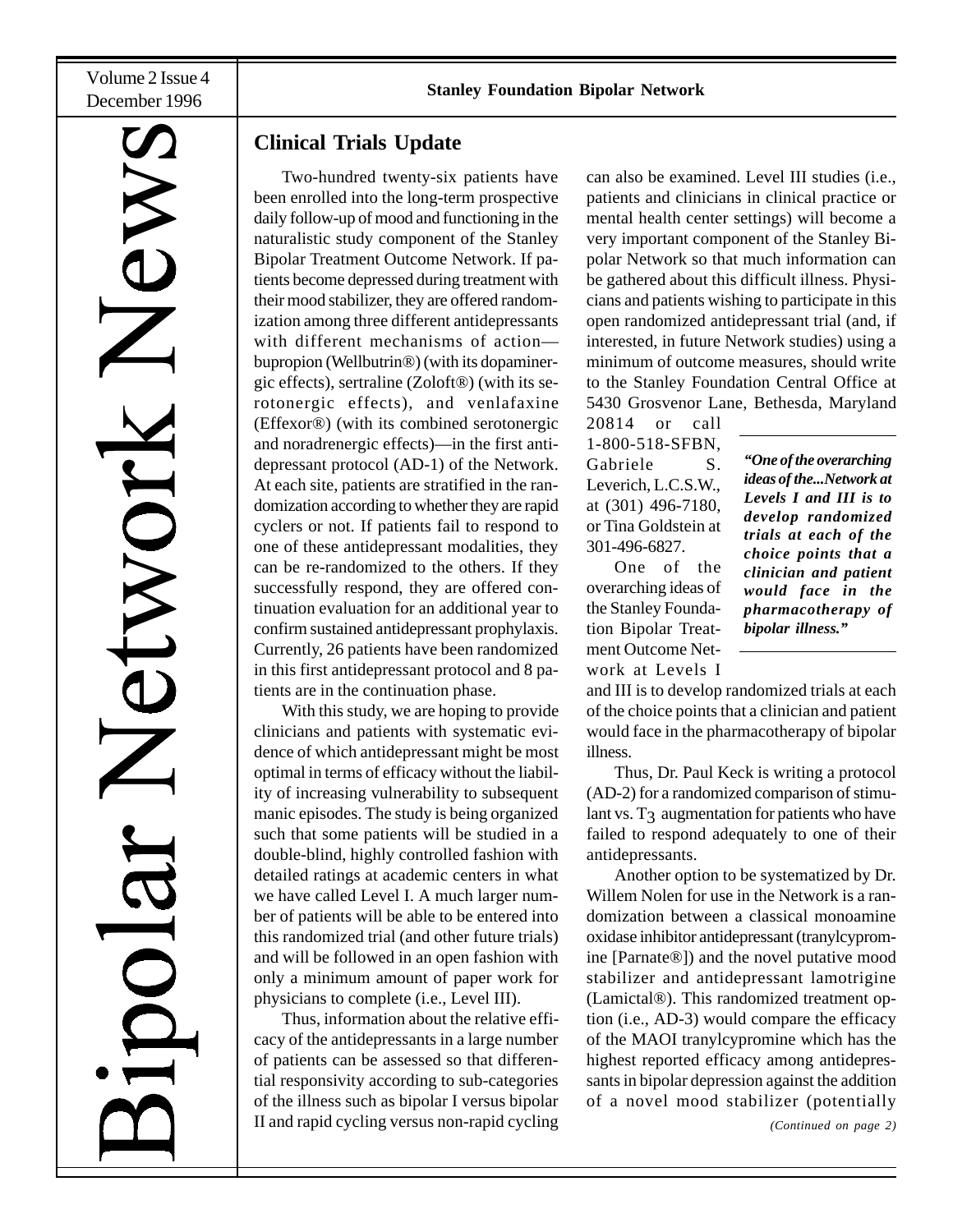# **Editors-in-Chief: Robert M. Post**

**Gabriele S. Leverich**

**Managing Editor: Robin M. Sadja**

**For communication or to be placed on the mailing list, please write or fax to:**

**Bipolar Network News c/o Stanley Foundation Bipolar Network 5430 Grosvenor Ln Suite 200 Bethesda, MD 20814**

**Phone: 1-800-518-SFBN (7326)**

**Fax: (301) 571-0768**

**Internet address: stanley@sparky. nimh.nih.gov**

**Stanley HomePage: chief@sparky.nimh. nih.gov**

### *(Continued from page 1)*

lamotrigine). There is increasing recognition that the combination of two or three mood stabilizers may be more helpful in some cycle-prone bipolar patients than the use of the more traditional antidepressant modalities for the treatment of breakthrough depressions, but this has not been previously systematically studied.

For patients with breakthrough episodes of hypomania and mania, as well as more persistent symptoms of rapid cycling despite initial mood stabilizer use, Drs. Denicoff and Frye at the Bethesda site are organizing a double-blind trial comparing the addition of gabapentin (Neurontin-4) or lamotrigine or placebo for six months with a crossover to the other phases (i.e., 4-5-Anti-cycling protocol). They will be organizing this study to also be used at Level III so that clinicians in private practice or mental health clinic settings will adopt only the active part of the randomization to compare the efficacy of lamotrigine with gabapentin as an add-on without a placebo phase.

Patients who fail to adequately respond to either arm of this regimen can then be placed on a systematic evaluation of the new atypical neuroleptic olanzapine (Zyprexia®) (protocol AC-6), which has a profile of effects most similar to that of the atypical drug clozapine (Clozaril®), which has been reported effective in rapid cycling and dysphoric mania by Network investigators McElroy, Keck, and Suppes. However, olanzapine does not appear to share the problematic side effects of clozapine, which induces a small but significant incidence of agranulocytosis (potentially fatal lowering of the white blood cell count) and thus requires weekly blood count monitoring. At some sites this treatment choice with an atypical agent will allow the comparison of olanzapine with risperidone (Risperdal®) (AC-3), which is being widely used as an augmenting agent, but Keck and McElroy as well as others have seen some problematic occurrences of manic induction in some patients.

Thus, the Network is well on its way toward a panel of systematic treatment choices, with a randomized comparison between agents that appear relatively equally effective at each of the choice points, although clinicians have their preferences which are often, however, based only on a relatively small personal experience and inadequate literature. In this way, through the randomized Network protocols in clinical practice, we hope to more rapidly build a body of systematic evidence to guide clinicians and patients toward their optimal choice of treatment agents. This database will also assist in the development of treatment algorithms which are increasingly being promulgated but are often based on one or two uncontrolled studies in small numbers of patients.

From the perspective of informed consent, it is important that patients realize that while they are engaging in a randomized clinical trial, they are following one of two treatment options often used in clinical practice but without any systematic comparative data about relative efficacy. Until such knowledge can be acquired, there is no reason to assume that either one of the drugs to be utilized would have a substantial advantage over the other. Thus, the patient must be willing to accept whichever of the two options is offered, with the understanding that at the current time both are thought to have an approximately equal chance of being effective. Since these designs of the first antidepressant (AD) and most anti-cycling (AC) protocols involve: a) comparison of two active treatments; b) do not include a placebo; and c) follow general clinical practice options, there are no additional risks or liabilities over those in the usual clinical practice in which a physician and patient together choose which of several approaches they "think" would be optimal, as opposed to this trial in which one of the two outcome options would be chosen on the basis of a randomized assignment. ■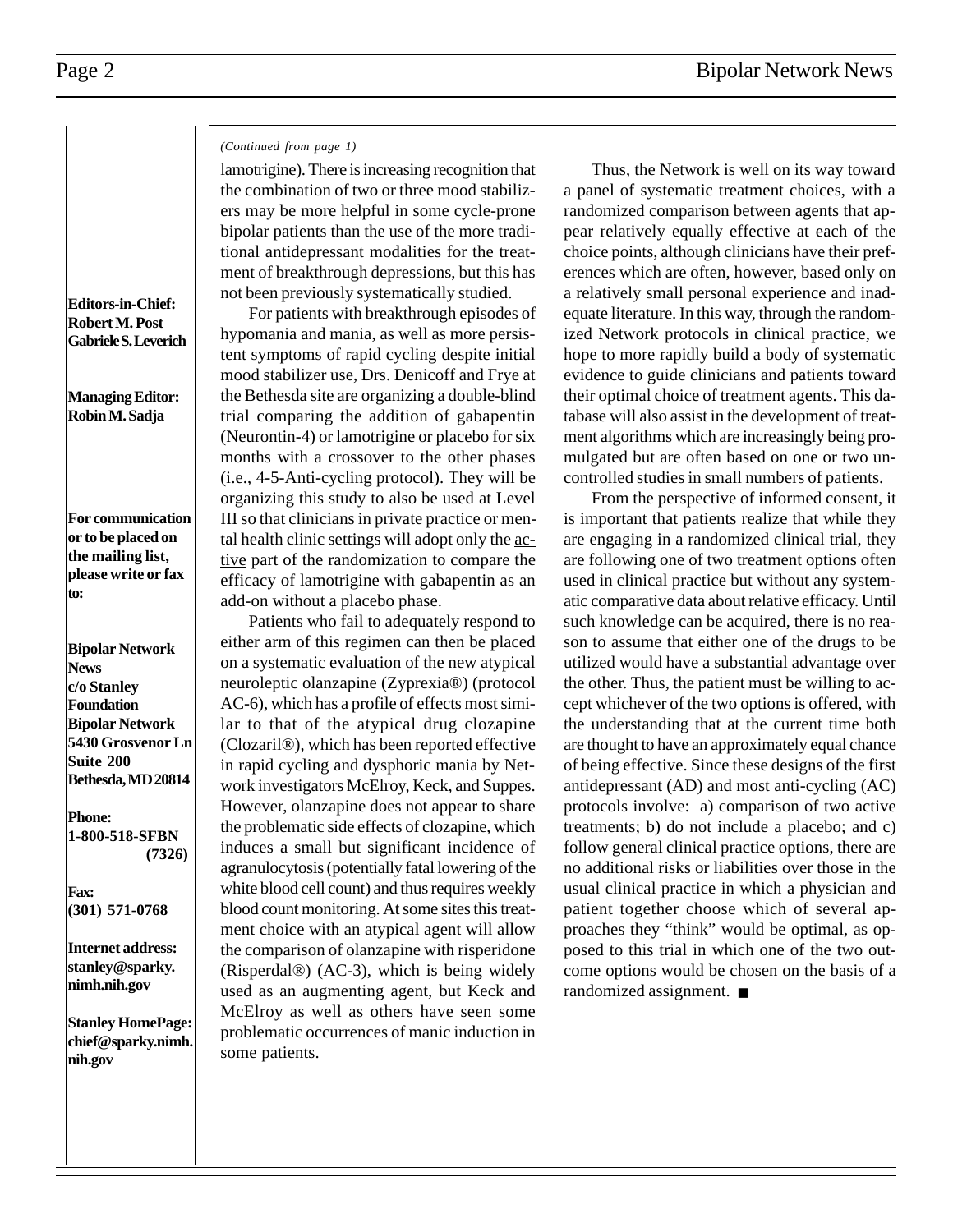# LIFE CHART

### **Case Presentation: The Role of Stress in the Longitudinal Course of Bipolar Illness**

The role of stressors or life events as precipitants of initial episodes of recurrent unipolar and bipolar affective illness has long been recognized. The field is rich with studies exploring the possible pathogenic role of certain events and the interaction of psychosocial and biologic factors in the evolution and progression of the illness. Prospective life charting helps illustrate the sequence of events and helps address the question of causality; that is, did the illness provoke the event or did the event precede and potentially contribute to the occurrence of the episode. The current life chart suggests how stressful life events in some patients at high risk could lead to the reemergence of episodes that had otherwise been successfully treated.

The patient shown here was admitted to the NIMH in 1984 after a 20-year history of bipolar disorder. Hospitalized at age 19 for a manic episode, with four more hospitalizations and a suicide attempt, she was started on lithium in 1973 (not shown here). After several years of good functioning, symptoms of anxiety and depression emerged, necessitating additional medications. After treatment with a tricyclic antidepressant the patient became manic, requiring another hospitalization in 1979. With a pattern of continuous rapid cycling (presented here in dotted lines indicating that precise timing and duration of these episodes is approximate), the patient was rehospitalized in 1983. At the NIMH, the patient showed a confirmed response to the addition of carbamazepine (Tegretol®) since she relapsed during blinded discontinuation and then re-responded to the reinstitution of the combination of lithium and carbamazepine. She did well upon discharge on the continuation of both medications and enjoyed being at home with her husband and small child, resuming all of her usual activities. However, a series of stressors appeared to be associated with the retriggering of her illness.

Initially, a move (1) to another city was accomplished without difficulty and the patient continued to function well on her lithium/ carbamazepine combination therapy. The anticipated possibility of another move in September of 1985 because of her husband's potential job change was experienced as stressful, but did not affect the patient's mood and ability to function.

When a new job assignment for her husband became official in January 1986 with all the necessities of selling and buying a house, the patient began to feel the anticipation of renewed loss of home and friends more acutely, and by early March she was experiencing a mood swing into a dysphoric hypomania. She restabilized without a change in her medications, but she became significantly depressed once the second move (2) was accomplished. She felt suicidal, "psychologically battered", missing her social support system, and struggling to help her child adjust to a new environment. An increase in both carbamazepine (Tegretol®) and lithium brought a good response within a week and she remained stable and active for the remainder of the year.

In January 1987 she became depressed again when she heard of the likelihood of another job change and a projected third move (3) to another city. She responded to an increase in carbamazepine, but became depressed again in March when the move was scheduled for May with the concomitant losses of her familiar environment and friends. Both lithium and carbamazepine were increased again with a good response, although a mild euphoria occurred once the move was accomplished. She continued to experience her losses quite intensely and by early June (one month after the move) became depressed and remained so for several months. She felt more lonely and "vulnerable" to changes in her environment, more apprehensive about future responses to stressful life events, and expressed great concern over the reactivation of her illness.

The life chart presented here highlights the possibility that repeated stressors can not only be involved in the unfolding of the illness in its early phase, but also in the reactivation of the illness *(Continued on page 4)*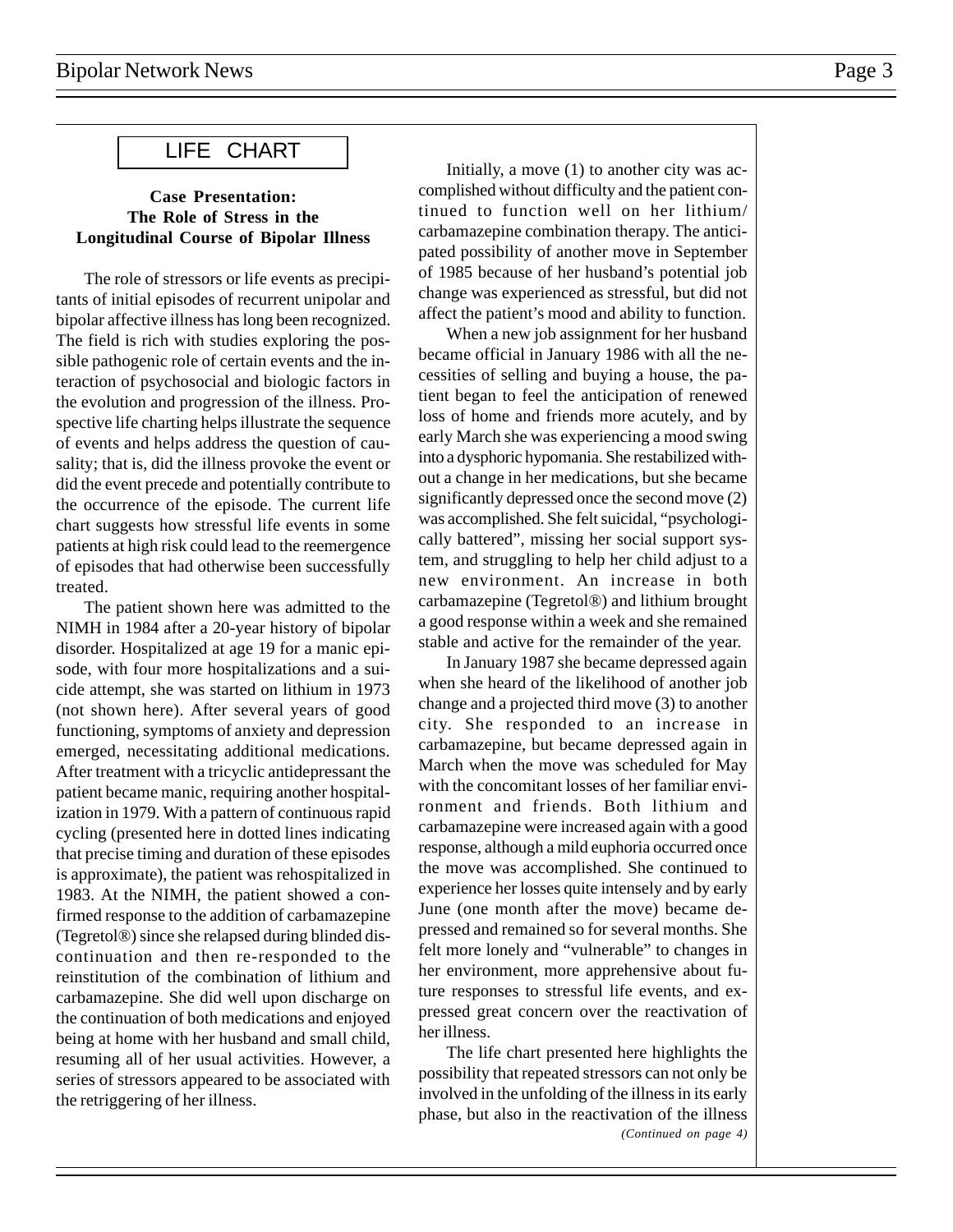

### *(Continued from page 3)*

with the occurrence of new episodes in an otherwise well-stabilized patient. We know from a meta-analysis of the pertinent literature (Post et al, 1992) that about 60% of first episodes of illness are precipitated by a recent psychosocial stressor. A preliminary view of the neurobiological mechanisms potentially involved in this phenomenon can be inferred. Acute stressors may be capable of leaving long-lasting biochemical alterations or memory-like residues that can serve as vulnerability factors in the precipitation of future episodes. New data from studies in animals indicate that stressors determine what genes (or transcription factors) in the body get expressed, which are then in turn able to initiate new sequences of gene transcription. Stressors furthermore can turn growth factors for nerves in the brain (neurotrophins) on and off. These neurotrophins are involved in synaptic and structural modifications as well as neuroprotection and programmed cell death.

What are the clinical implications of the long-lasting consequences of early stressors? Importantly, not all stress-induced changes in gene expression are pathological, and, as recent data by Drs. Meaney, Plotsky, and Sapolsky and associates indicate, mild stressors early in life may even be protective against neuronal loss and memory decline in adulthood. Moreover, the ability to cope with a stressor may lessen its negative consequences, as in the learned helplessness model. The need for opportunities to learn to cope with and manage stressful events points to the crucial role for social support and psychotherapeutic intervention to help acquire and instill a sense of mastery and control over an event to lessen its stressful impact and potential for pathological changes.

A second perspective has been uncovered by Dr. Mark Smith in our Branch, who found that antidepressant drugs, in addition to their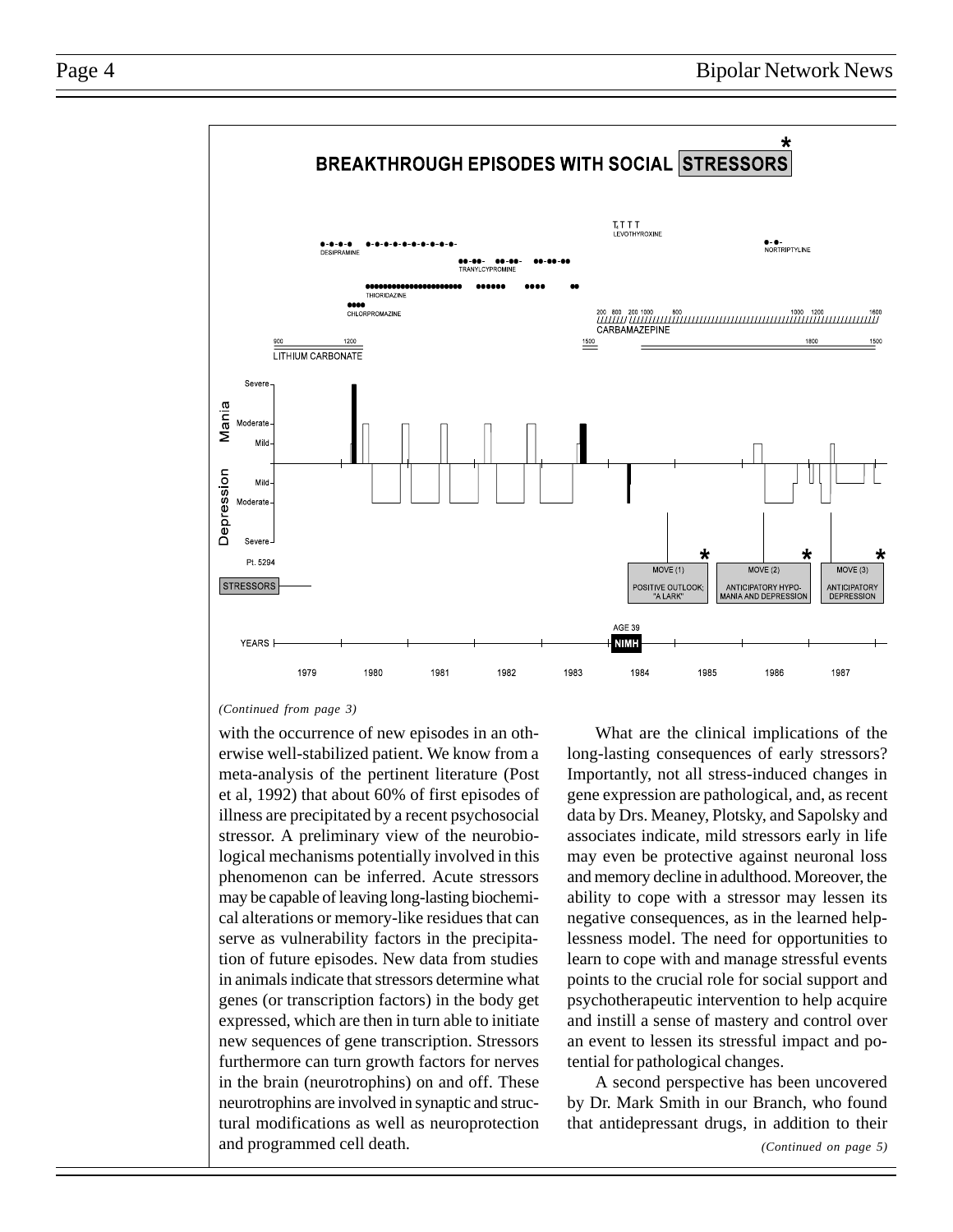many effects on neurotransmitters, induced changes in the neurotrophic factors BDNF (brain derived neurotropic factor) and NT3 (neurotropin-3), that were exactly opposite to those induced by stressors. These findings and the additional observations that chronic pretreatment with antidepressants blocks some of the effects of stress in decreasing brain-derived neurotrophic factor (BDNF) in the hippocampus and other important areas of the brain, raise the possibility that antidepressants could have multiple levels of beneficial effect when used in long-term prophylaxis of unipolar depression to:

1) lessen the negative impact of some stressful life events;

2) prevent the long-term cumulative impact of such stressful life events on brain structures;

3) reduce the chance of a stressor precipitating a new episode;

4) prevent the associated negative psychosocial, morbid, and potentially lethal effects of a depressive episode in the individual; and

5) possibly alter the long-term course of illness by preventing such depressions and thereby rendering the individual less vulnerable to subsequent relapses.

While all these propositions are hypothetical and remain to be directly tested, the fact that long-term prophylaxis in patients who have recovered from their unipolar depression markedly diminishes the rate of relapse has been unequivocally demonstrated with multiple antidepressants, and Dr. John Davis found that the likelihood of these positive results being due to chance are infinitesimally small ( $p < 10^{-34}$ ). Thus, the hope would be that an early and sustained prophylactic treatment would not only prevent future depressions, but also help decrease vulnerability by lessening the impact of stressors and decreasing the number of depressive recurrences. ■

## *(Continued from page 4)* **EARLY INTERVENTION INITIATIVE (E.I.I)**

A number of investigators interested in the early presentation and treatment of bipolar illness in children and adolescents have developed a consortium under the general heading of the Early Intervention Initiative (E.I.I.) of Stanley Foundation-supported work. One of the key elements of the E.I.I. is the identification of a core set of rating instruments that would be able to acutely and longitudinally assess altered mood and behavior related to bipolar illness in some continuity with the adult scales. There is preliminary agreement on:

1) the use of the "kiddie" SCID in order to make the appropriate diagnostic assessment in parallel with the use of the SCID for adult diagnosis.

2) a kiddie life chart method (LCM-K) has been developed for daily prospective rating of childrens' behavior by parents which will have some measure of continuity with the adult LCM rating for degree of dysfunction driven by manic and depressive behaviors. However, in the LCM-K, degree of social or educational dysfunction is rated according to the severity of a variety of symptoms reflecting activation, such as impulsivity, hyperactivity, temper tantrums, aggression, etc., without having to meet specific diagnostic criteria for a manic syndrome. Similarly, withdrawn and depressive-like behaviors are rated for their degree of impairment in the child's usual roles, even in the absence of a depressive syndromatic diagnosis.

3) for acute ratings of children and adolescents, the Young Mania Rating Scale will be used as a core instrument (as it is in adults in the Stanley Foundation Bipolar Treatment Outcome Network).

4) the Inventory of Depressive Symptomatology (IDS) will be utilized for depression severity ratings because of both its continuity with the adult Network as well as the availability of a self- and observer-rated form with good scale reliability and validity characteristics.

*(Continued on page 6)*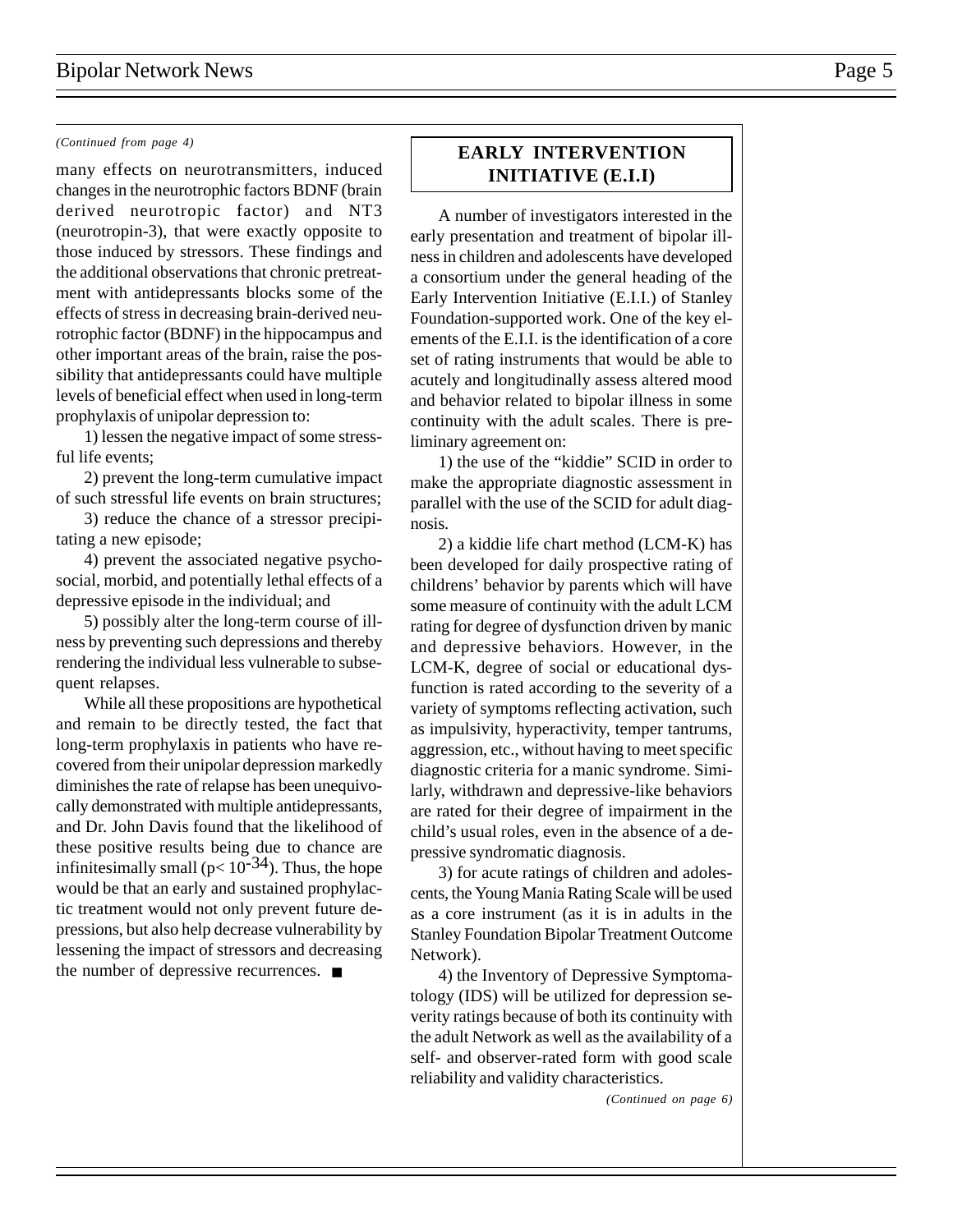### *(Continued from page 5)*

5) the Clinical Global Impression Scale as modified for bipolar illness (CGI-BP) ([Spearing](http://www.ncbi.nlm.nih.gov/entrez/query.fcgi?cmd=Retrieve&db=PubMed&list_uids=9481807&dopt=Abstract) [et al, 1997\)](http://www.ncbi.nlm.nih.gov/entrez/query.fcgi?cmd=Retrieve&db=PubMed&list_uids=9481807&dopt=Abstract) will be used as a global assessment instrument for drug efficacy (as in adults).

In this fashion, it is hoped that many centers around the U.S. and internationally will adopt this core packet and begin to relate these common instruments to their own particular set of assessment tools, so that issues of cross-validation can ultimately be addressed. In the meantime, this core set of instruments should allow a partial common language in the longitudinal assessment of individuals that provides continuity into the adult domain.

A variety of clinical trials and treatment algorithms for the E.I.I. are proceeding at different sites, as discussed below. Additionally, we are particularly interested in assessing the degree of intervention desired by parents and children who are at very high risk for bipolar disorder. Thus, we seek families in which both parents have an affective illness (at least one bipolar) who would fill out a survey not only for the presentation of early symptoms in themselves and children, but also for their assessment of the ethical risk/benefit of intervention with different types of pharmacological and physiological treatment techniques in young children.

### **FAMILIES WITH AFFECTIVE ILLNESS ON BOTH THE MATERNAL AND PATERNAL SIDES WHO ARE INTERESTED IN PARTICIPATING IN SUCH A SURVEY SHOULD WRITE OR CALL 1-800-518-SFBN FOR FURTHER INFORMATION AND TO HAVE THE SURVEY MAILED.**

A series of randomized clinical trials in the Stanley Foundation Bipolar Treatment Outcome Network and affiliated sites are being proposed to assess the efficacy of early intervention in patients with various levels of symptomatology and in different age groups. For example:

Dr. Robert Kowatch, in collaboration with Drs. Trisha Suppes and John Rush at Southwestern, will develop a treatment algorithm for children and adolescents with full-blown illness. They will also compare the efficacy of lithium, carbamazepine (Tegretol®), and valproate (Depakote®) in this age group.

Dr. Willem Nolen in Utrecht is planning a randomized comparison of valproate versus placebo in children and adolescents who have had one prior episode.

Finally, Drs. Findling and Calabrese at Case Western Reserve will be comparing valproate versus placebo, both with adjunctive family therapy, in the prophylaxis of adolescents aged 14 to 18 who have manifested early affective symptoms, in order to assess the efficacy of prophylaxis of valproate in this age group.

These data should both help establish the efficacy of valproate in child and adolescent mania, as suggested in the early open work of Kutcher et al, and should help in the assessment of clinical and biological predictors of response to lithium versus valproate and the development of alternative treatments for non-responders.

Thus, an emerging group of systematic controlled comparisons should help to better delineate the appropriate psychopharmacological choices and interventions for children at high risk for developing full-blown bipolar illness. At each of these sites, many other specialized scales will be used in conjunction with the core instruments, so that comparisons to these common scales across sites can be more readily achieved. The ultimate goal of the E.I.I. would be to discover and document ways to prevent the illness from developing at the outset, or at least lessen its impact with the earliest intervention possible. ■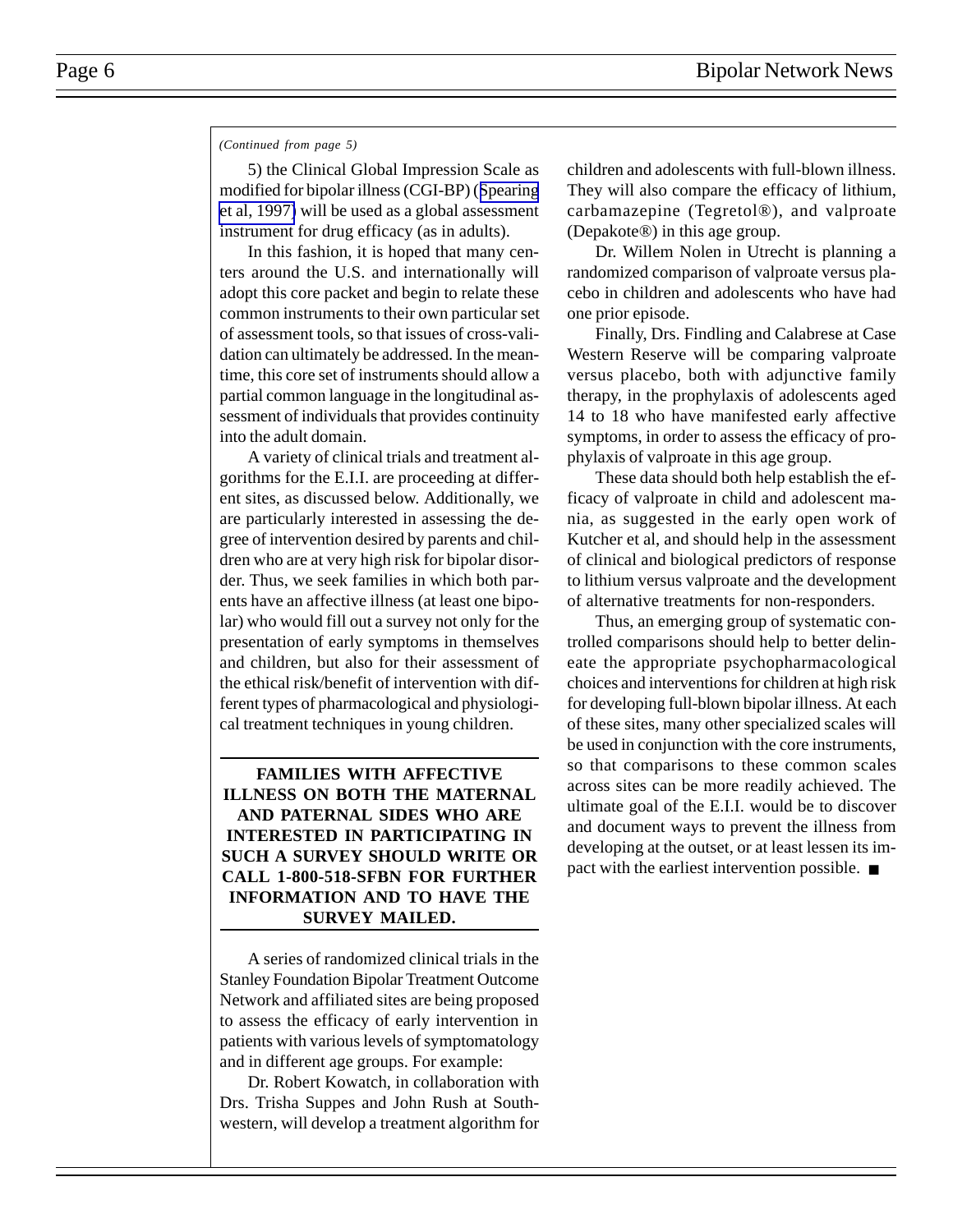### **BIPOLAR ILLNESS STUDY DESIGN**

### **Alternative clinical trial designs for patients with bipolar illness**: **Attention Reviewers of NIMH Grants**

One of the leading methodological experts in the field of bipolar illness, Dr. Alan J. Gelenberg, Professor and Head of the Department of Psychiatry, University of Arizona Health Science Center, and Editor, *Journal of Clinical Psychiatry,* was a special guest lecturer in the Biological Psychiatry Branch in September 1996. His presentation and the intensive discussion with other members of the NIMH community led to the conclusion that traditional designs for evaluation of the efficacy of drugs in long-term prophylaxis in bipolar illness continue to be: 1) highly debated; 2) unable to answer many of the questions posed; 3) extremely costly; 4) too narrowly focused on unrepresentative patients, i.e., those without a variety of comorbidities or rapid cycling; 5) logistically difficult because of recruitment and dropout rates; and 6) for many of the above reasons and others (especially the design issues), virtually unfunded by the extramural program of the NIMH.

For example, more than five years ago, Dr. James Ballenger, Chair, Department of Psychiatry, University of South Carolina Health Sciences, proposed a randomized trial of valproate, carbamazepine, or lithium in acute mania with continuation of long-term prophylaxis. It was rejected because of design issues. If the study had been funded, performed, and completed by this time, as it would have been if approved as submitted, the field would now be in possession of at least a modicum of new data on the comparative acute and long-term efficacy of these widely used agents. As it stands, there is virtually no information about their comparative efficacy or clinical or biological markers of response.

Dr. Joseph Calabrese at Case Western Reserve is conducting the only NIMH-funded prophylaxis drug trial of which we are aware; he is comparing lithium and valproate. This study also was rejected for NIMH funding for about four years despite Dr. Calabrese's consultation with most of the experts in clinical trials methodology in the field. Now, approximately the same study that was originally forwarded has been funded.

The extremely expensive long-term prophylactic study at multiple centers funded by Abbott Pharmaceuticals and presented by Dr. Charles Bowden at the American Psychiatric Association meetings in New York in May 1996, did not reveal a statistically significant antimanic effect of lithium or valproate compared with placebo. This outcome is difficult to fathom, but may be partially related to overly strict criteria for inclusion in the prophylactic phase after mood stabilization. Patients were required to remain stable for a considerable time prior to entry into a randomized comparison of lithium, divalproexsodium, and placebo; thus, even the placebotreated patient may not have been at very high risk at this phase of their illness. However, in comparison with depressive recurrences observed on placebo, these were significantly diminished on valproate but increased in those on lithium. Since a multitude of other studies with other designs have demonstrated the prophylactic efficacy of lithium against manic and depressive episodes, and many open studies with mirror-imaged designs in otherwise refractory bipolar patients have revealed a good prophylactic efficacy of valproate as well, it is likely that some methodological confounds continue to plague even this best attempt at a well-designed study when NIMH funding is not the issue.

It is likely that if those with the most severe illness were excluded from the study because of the requirement for stabilization, the very patients who would have the best chance of demonstrating efficacy compared to placebo (i.e., those having a difficult time getting stabilized) would not be included in the study. While there may be a variety of other reasons for the failure to demonstrate prophylaxis against manic episodes by the two drugs widely known and used for this purpose, our editorial emphasis here is that additional designs other than those utiliz-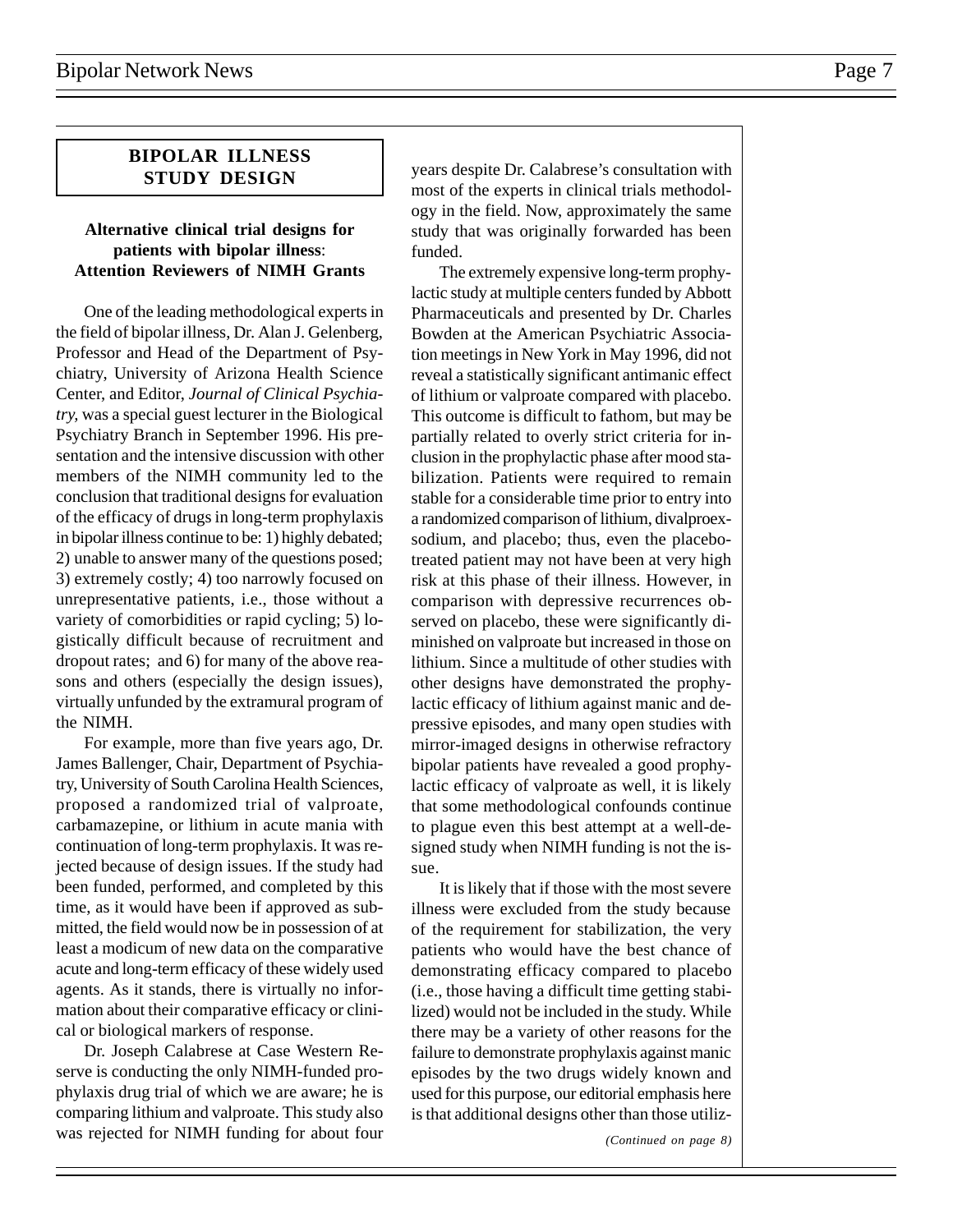### *(Continued from page 7)*

ing only parallel groups should be considered in patients with bipolar illness because of inherent variability in its presentation and the need to have cross-over data to help guide the clinician on what to do next in the face of non-response.

Therefore, instead of considering and funding only traditionally designed parallel group studies that may be particularly ill-suited to the variable presentation of bipolar illness, many study groups and review committees should: a) become more aware of the unique design problems in studies of bipolar illness; b) be amenable to other designs; c) acknowledge that a single study, no matter how well designed, is not going to be able to fill in answers to all of the needed gaps; d) acknowledge that almost any study funded is better than none-at-all in terms of the ability to advance knowledge in the field and help direct therapeutics (and the field has too long accepted the "none-at-all" option); e) consider that studies aimed at bipolar illness are at a special disadvantage because of the extreme variability of presentation of the illness, so that extra priority points are awarded for these types of studies; and f) make some amount of NIMH funds available specifically for the study of bipolar illness, rather than continuing the relative neglect of this devastating illness as it has been in the past ten years in NIMH-funded studies.

In 1984, Lewis and colleagues stated: "In a choice between a parallel and a crossover design, we think the burden of proof should be placed on those favoring the crossover design to show that it can succeed in improving on the parallel design, but we think that such proof will often be forthcoming". Given the inherently poor match of bipolar illness and bipolar patients to many parallel group designs, as discussed elsewhere (Post et al, 1995, *Psychiatry Research Society* and BNN Vol. 2, Issue 2, 1996), and considering the choice of design for bipolar patients, we believe the burden of proof should be on those suggesting that the parallel group design should be utilized to the exclusion of other possibilities. In this regard, we highlight "the clear value of self-controlled studies in the *initial in-* *vestigation of new treatments*..." (Thomas Lewis et al, pg. 31, 1984) even while acknowledging that other randomized controlled trials (RCTs) are often needed before a new treatment is recommended for general use. ■

### **AROUND THE NETWORK**

### **The Bethesda Site**

(Gabriele S. Leverich, M.S.W., L.C.S.W., Director, Longitudinal Studies; Kirk Denicoff, M.D., Head of Outpatient Studies; Mark Frye, M.D., Chief, Unit on Inpatient Studies)

**Gabriele S. Leverich, L.C.S.W.,** heads up the longitudinal assessment of all Section on Psychobiology patients hospitalized on the 3-West Clinical Research Unit of the Biological Psychiatry Branch, NIMH. In this capacity, for example, she has discovered that 43% of the patients maintained on a regimen of carbamazepine develop loss of efficacy via apparent tolerance mechanisms after an average of 3.6 years of treatment. Similarly, 27% of patients maintained on a longterm treatment regimen involving valproate develop loss of efficacy. However, these rates of loss of responsiveness may be higher than that in the general population. The NIMH inpatients were highly treatment-resistant and refractory to begin with, and, even then, the majority showed good long-term responsiveness. Given the possible hazards of experiencing breakthrough episodes on lithium, carbamazepine, and valproate that Ms. Leverich has documented, one should pursue treatments aggressively and with better compliance in order to minimize these occurrences.

In this regard, Ms. Leverich has made major contributions to the field codifying the NIMH Life-Chart Methodology (LCM) with manuals for its retrospective assessment on a monthly basis and for a prospective assessment on a daily basis (see monthly case presentation of LCM in each issue). This allows some of the most detailed descriptions of the course of illness in response to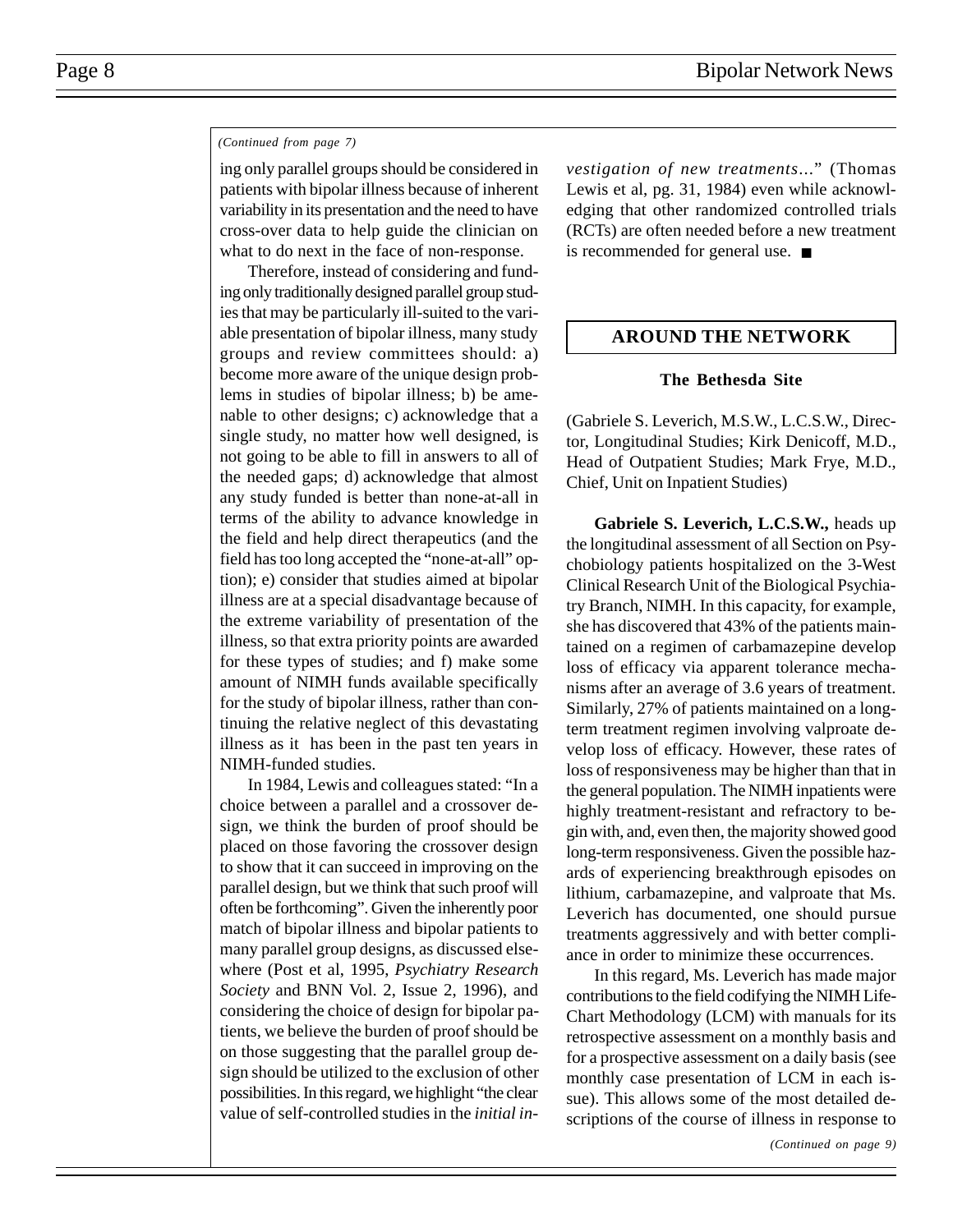### *(Continued from page 8)*

treatment available in the literature today. This LCM method is now not only being used throughout the Stanley Network and its affiliated sites, but it has also recently been adopted by a number of NIMH-funded sites and studies by the pharmaceutical industry. Furthermore, Abbott will be assisting in making a miniaturized, pocket-sized prospective LCM available, so that all patients with bipolar illness in whatever treatment setting or research study, will be better able to assess the efficacy of their treatment regimens. Additionally, Ms. Leverich has taken the lead in developing other outcome measures and questionnaires for the clinician and patient which have been implemented in the Network. This includes the Bipolar Illness Questionnaire which is being used in a study headed up by Ms. Leverich to discover variables that are predictive of a good response in patients to lithium in comparison with those patients who have not experienced a good sustained response to lithium. (Please see the recruitment ad for participation on the last page of this issue.)

Ms. Leverich has also directed the establishment of computer programs for the automation and integration of LCM-derived data into a research database so that a wealth of detail on patients collected longitudinally can be systematically analyzed in the Network. In her role as Director of Longitudinal Studies for the NIMH 3-West Inpatient Unit of the Biological Psychiatry Branch, she has also contributed in numerous ways to the evolution of our program including screening of patients for admission, and seeing inpatients in a twice-weekly group therapy session. Ms. Leverich is also studying the effects of psychosocial stress on the course of the illness and factors that are associated with suicidal ideation in the illness and the prevention of suicide. Thus, we are indeed fortunate to have Ms. Leverich's clinical and research skills applied to the Bipolar Network, to the research studies and administration of the 3-West inpatient unit, and the Stanley Network office on Grosvenor Lane. Her extraordinary and indefatigable efforts will surely make an important impact on developing the research base for better treatment of this potentially devastating illness. ■

**Dr. Kirk Denicoff** brings keen clinical skills and a wealth of medical knowledge to the outpatient studies at the NIMH which have recently been integrated as one of the sites in the Stanley Foundation Bipolar Treatment Outcome Network. Dr. Denicoff received his M.D. from Brown University and trained in psychiatry at Mt. Sinai Hospital in New York. He initially worked under the tutelage of David Rubinow, M.D., in his clinical research efforts in the Consultation-Liaison Service at the NIH. There, he studied the somatic and psychiatric side effects of interleukin-2 (IL-2) therapy for patients with advanced stages of cancer, finding that many of the endocrine effects of IL-2 increased in magnitude with repeated treatments and to a profile of side effects including disorientation, cognitive deterioration, behavioral changes, and psychosis, which then led to further revisions of this IL-2 protocol to allow it to have a better therapeutic index.

Dr. Denicoff was then recruited to: 1) develop and head the outpatient research program of the Biological Psychiatry Branch targeted to better understanding the course of illness; 2) assessing the efficacy of existing treatments, and 3) developing new treatment modalities. The first major study that he, virtually single-handedly, conducted compared one year of prophylaxis with lithium or carbamazepine on a randomized basis, a blind crossover to the other drug in the second year of treatment, and then a third year of treatment on the combination. During this study, he helped implement many of the methodologies that are now being widely used in the Stanley Network including daily prospective assessment of each patient with the LCM, the use of a new Clinical Global Impression scale specifically revised for bipolar illness (the CGI-BP), as well as the routine assessment with the Hamilton depression rating scale or the IDS depression rating scale (Inventory of Depressive Symptomatology) developed by Dr. John Rush.

Dr. Denicoff recruited and maintained a population of some 50 bipolar patients into this three-year randomized design. Patients then went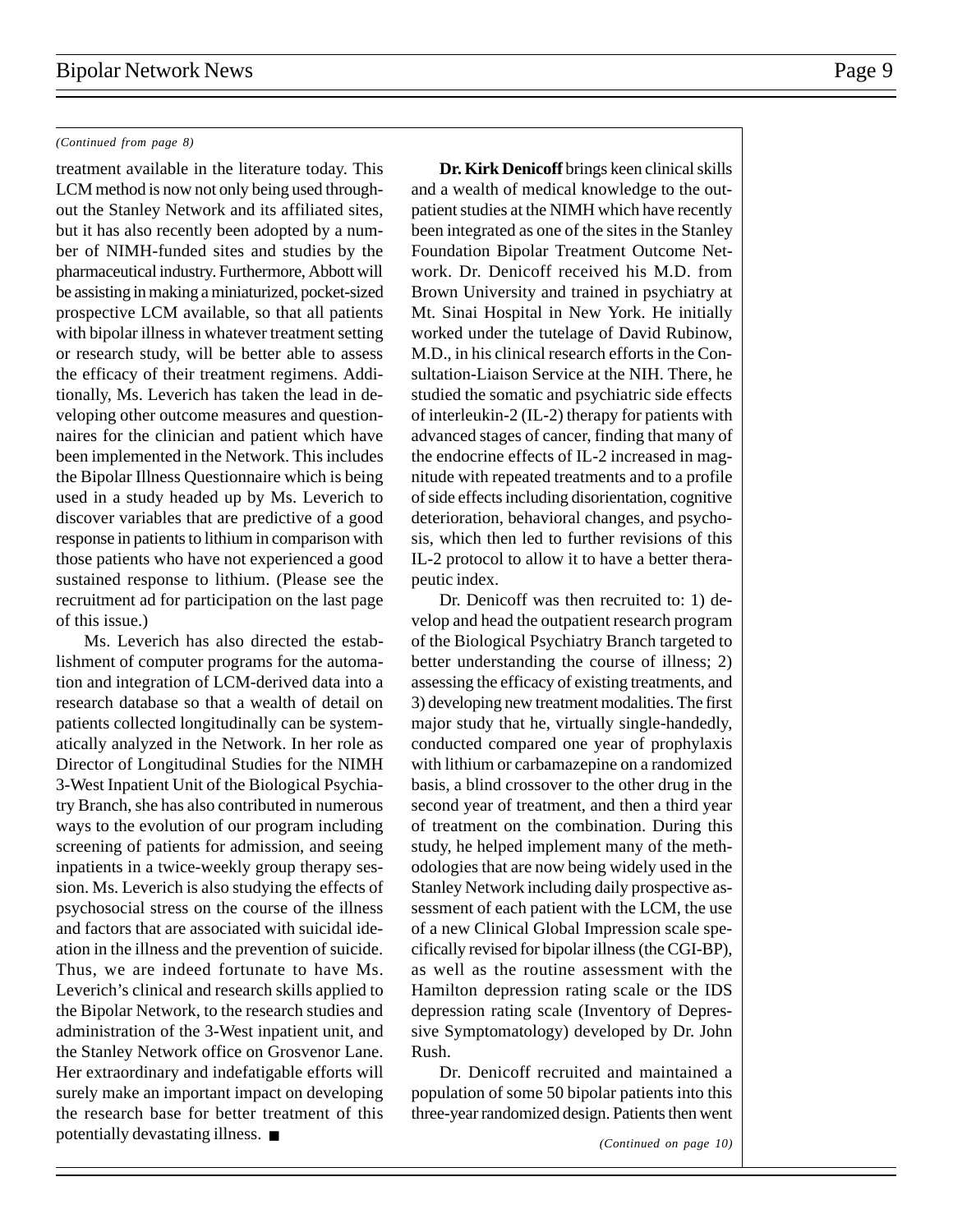### *(Continued from page 9)*

to a fourth year with valproate plus lithium and a fifth year, if necessary, on triple mood stabilizer therapy. Treatment of breakthrough manic and depressive symptoms was allowed adjunctively with unimodal antidepressants or antimanic agents, either high potency benzodiazepines or neuroleptics, in order to maintain patients in the long-term study. Considerable disability was evident in patients on either monotherapy, even with adjunctive treatment in up to 74% of subjects. Substantially less than half the patients showed a good response as defined by marked or moderate on the CGI to either monotherapy, while approximately 50% of patients responded to the combination. Another four patients responded to the valproate phase and an additional one to the triple mood stabilizer combination phase involving lithium, carbamazepine, and valproate. Thus, up to 40% of the outpatients were inadequately responsive, even after sequential attempts at optimizing mood stabilizer treatment in combination after the initial randomized monotherapy phases.

While different patients appeared to respond differentially to different mood stabilizer regimens, clinical and biological markers of this putative differential responsivity were not always evident. However, patients who were treated for their first episode earlier in their course of illness did eventually respond better to lithium monotherapy. These observations are in concert with a variety of other data indicating that patients with fewer numbers of episodes prior to lithium do better than those in whom treatment is initiated after many episodes. Rapid cyclers did poorly on both monotherapies while over 50% responded to the combination of carbamazepine and lithium. Tricyclic antidepressants appeared to be incriminated in switching patients into mania in approximately 1/3 of patients as assessed by a complex algorithm for rating the relative likelihood of this event (the switch occurred at a time that was unexpected, earlier in the course of the episode, and with greater severity than previously predicted or unlikely related to the drug and more likely related to the natural course of illness). These more detailed prospective data mirror the retrospective data of [Altshuler et al \(1995\)](http://www.ncbi.nlm.nih.gov/entrez/query.fcgi?cmd=Retrieve&db=PubMed&list_uids=7625459&dopt=Abstract) based on the retrospective LCM. In the current prospective data, we were able to utilize daily ratings of mood and behavior in attempting to reach these preliminary conclusions. These two studies, and the general uncertainty about which antidepressant is best for bipolar patients in terms of acute efficacy and continued long-term prevention without inducing manic episodes, led to our first randomized Network study of three of the newer antidepressants with different mechanisms of action—bupropion (dopaminergic), sertraline (serotonergic), and venlafaxine (noradrenergic and serotonergic); i.e., the current AD-1 protocol.

With Dr. Denicoff's skilled clinical and research judgments, almost all of the bipolar patients enrolled in his study could be evaluated and treated on a long-term systematic basis. The Network is indeed fortunate to have such an accomplished clinical investigator among its ranks. ■

**Dr. Mark Frye** is the head of our inpatient unit as well as recently moving to the outpatient clinic where he plays an important role in integrating these two clinical research domains. Dr. Frye received his M.D. degree from the University of Minnesota. He completed his psychiatry residency at UCLA. He was highly recruited from his training grounds with Dr. Lori Altshuler at UCLA.

Dr. Frye is taking the lead in a comparative study of two new anticonvulsants—lamotrigine (Lamictal®) and gabapentin (Neurontin®) compared with placebo in treatment-refractory unipolar and bipolar affectively ill patients. Fifteen patients have been evaluated and 20 randomized in this protocol with preliminary data suggesting an overall response rate of 64% for lamotrigine, and 67% for gabapentin. In these highly preliminary data, lamotrigine appeared to have useful antidepressant and mood-stabilizing properties while gabapentin appeared to have particularly good antimanic properties. These initial blind randomized data with lamotrigine in monotherapy complement the previous reports of Calabrese

*(Continued on page 11)*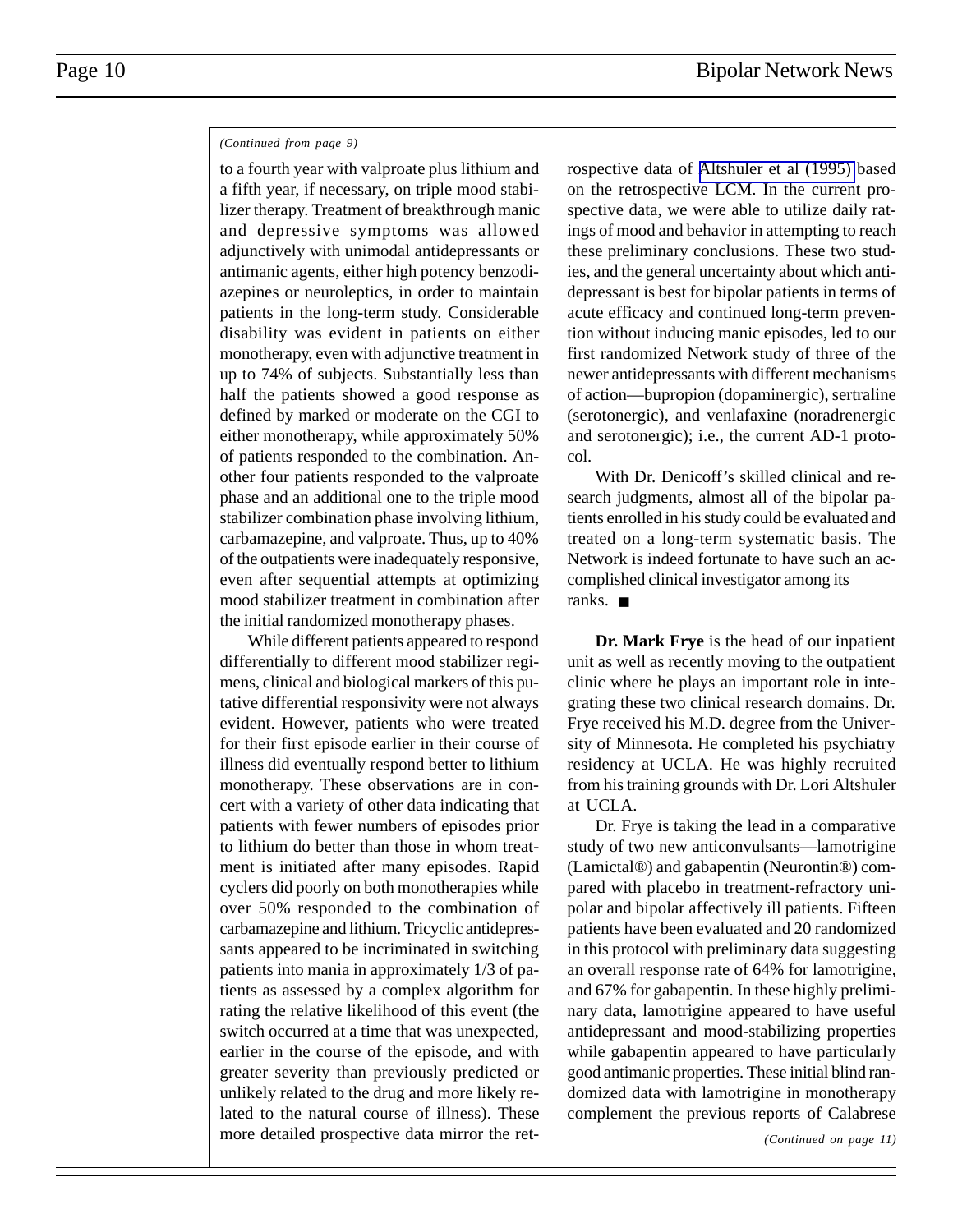### *(Continued from page 10)*

and associates of an excellent antidepressant and mood-stabilizing effect in a series of refractory patients studied in an open fashion, largely as an add-on therapy to previously ineffective regimens (see details in BNN Vol. 2, Issue 1, 1996). Dr. Frye has organized the inpatient study to assess possible biological markers of clinical response as well as establish correlates of clinical response with the use of imaging techniques and CSF and plasma studies before and during drug administration.

Dr. Frye, in collaboration with Dr. Denicoff, is now moving to establish a parallel long-term prophylaxis protocol in outpatient treatment with a randomized augmentation with gabapentin versus lamotrigine versus placebo as add-on to other mood-stabilizer pharmacotherapies. Ultimately, these prophylactic studies will be able to be viewed in concert with the continuation prophylactic phases of pharmaceutical-sponsored protocols involving the evaluation of acute treatment with lamotrigine and gabapentin with their provision of a continuation phase. These studies are being performed at some Stanley Network sites and some affiliated sites using some elements of the Network standardized methodology. In this way the field should rapidly be able to develop a detailed picture of the relative efficacy of these two drugs in different phases and subtypes of manic-depressive illness as well as to begin to evaluate possible ways to match patients to optimum therapeutic regimens based on any evolving definitions of clinical and biological correlative response.

Dr. Frye has also taken the lead in the clinical application of neuropeptide alterations in the affective illnesses based on his intensive study of CSF and neurotransmitters and peptides. Not only are some neuropeptide systems dysregulated in affective illness with absolute increases in some substances such as corticotropin-releasing hormone (CRH) and thyrotropin-releasing hormone (TRH), or decreases in somatostatin (SRIF), but Dr. Frye has found evidence of their abnormal regulation even when the absolute levels are not different from controls. For example, he finds that some neuropeptide systems that are tightly correlated in normal volunteers such as

somatostatin and TRH, are not correlated in patients with affective illness, while a variety of other neuropeptide systems that are not correlated in normal volunteers are highly correlated in the affectively ill patients. This provides further evidence that neurotransmitter and neuropeptide systems are becoming dysregulated, compared with their normal set points, in the course of affective illness.

Dr. Frye has begun to attempt to utilize this information for therapeutic purposes. Previous work in our Branch by Drs. Lauren Marangell and Ann Callahan found that TRH might be a potential compensatory adaptive mechanism in the illness, since it tends to be over-secreted and yet, when patients are given TRH into their spinal fluid in order to avoid the blood-brain-barrier, they feel better and not worse. This suggests that TRH may be an endogenous adaptation and possible antidepressant substance. Dr. Frye is now spearheading a protocol to assess the relative efficacy of TRH and  $T_3$  in speeding the onset of antidepressant response. Should these prove positive, it would illustrate how using one's own neurotransmitter and peptide systems to advantage could assist in therapeutics. A variety of drug companies are attempting to run clinical trials of CRH antagonists which should decrease the effects of hypersecretion of CRH and its downstream consequence of hypercortisolemia, but in a parallel but opposing fashion, it may be beneficial to ultimately augment rather than suppress the TRH and thyroid systems.

Thus, our Branch and the Network are fortunate indeed to have Dr. Frye's clinical expertise and research skills directed toward innovative approaches for the treatment of this devastating illness. ■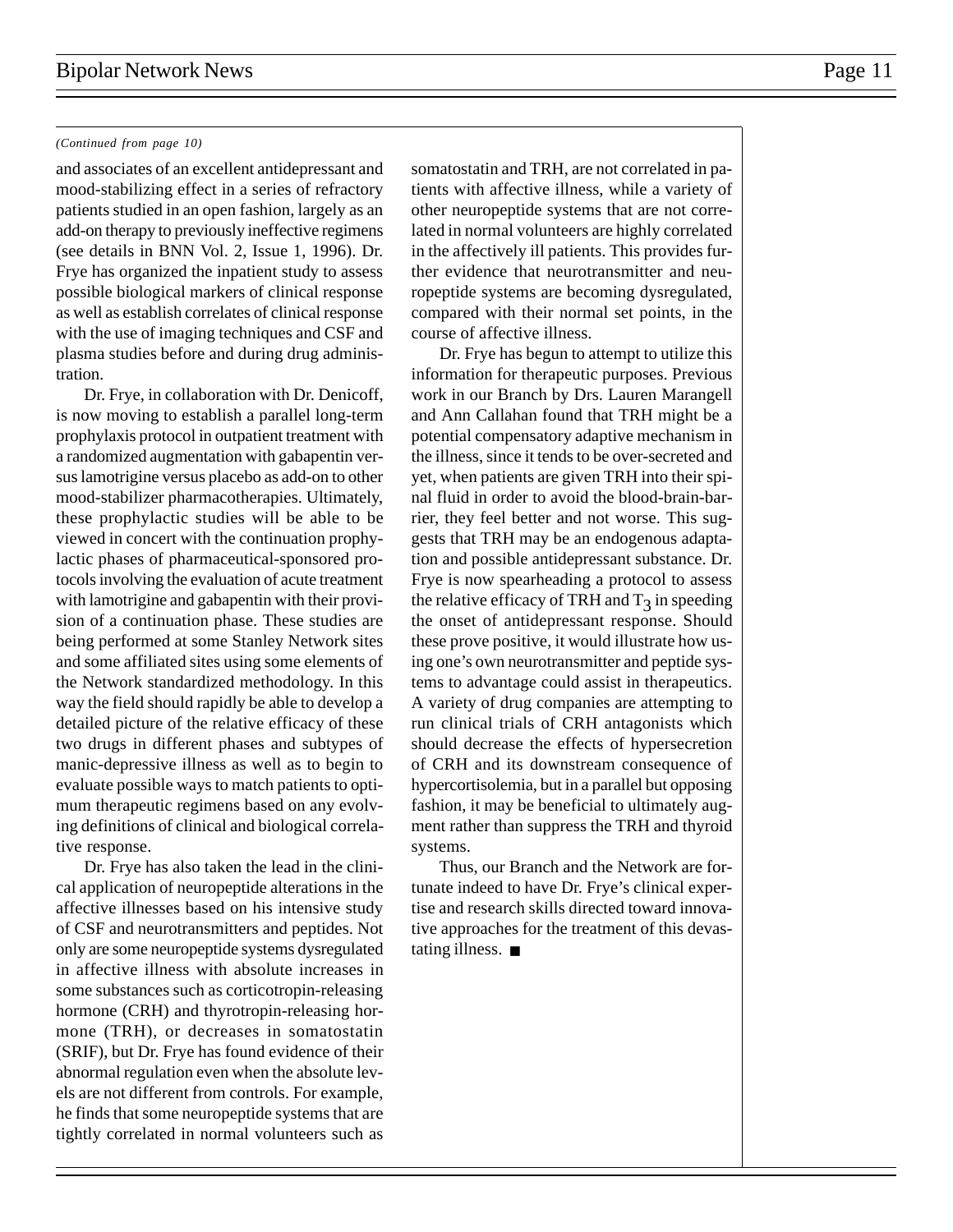### **CONSUMER CORNER**

### **Bipolar Questionnaire for Clear Responders and** *Non***-Responders to Lithium**

The Stanley Foundation Bipolar Network is conducting a questionnaire study to identify the characteristics of bipolar illness that are associated with either an excellent response to lithium (well for five or more years) or a poor response to lithium. Appropriate participants for the poor response group are those who have not had a good long-term response to an adequate trial of lithium (at least six months, with good medication compliance, at therapeutic blood levels) for preventing manic and depressive recurrences. If you have had such an unsuccessful experience in the past and would be willing to complete a questionnaire about your bipolar illness, please call 1-800-518-SFBN or Nancy Palmer at (301) 496-6827, E-mail: stanley@sparky.nimh.nih.gov, or write to: NIMH/BPB; Bldg. 10 - Rm. 3N212; 10 Center Drive, MSC 1271; Bethesda, MD 20892.

Many thanks to all who have responded to the recruitment for the "lithium-well" study (i.e., an excellent, sustained response to lithium for five or more years) and have filled out the Bipolar Illness Questionnaire. We continue to recruit for this study as well. Please use the above address and/or phone number to contact us so that the questionnaire can be mailed to you. The response up to this point has been wonderful and we truly enjoy collaborating with all of you in this important project. ■

### **RECRUITMENT FOR NIMH STUDIES**

We are seeking unipolar and bipolar depressed patients who need inpatient hospitalization and would like to participate in a study comparing the efficacy of gabapentin (Neurontin) vs. lamotrigine (Lamictal) vs. placebo. We are also recruiting depressed patients for an inpatient or outpatient study comparing the efficacy of different frequencies of repeated transcranial magnetic stimulation (rTMS). Please call (301) 496-6827 for further information. ■